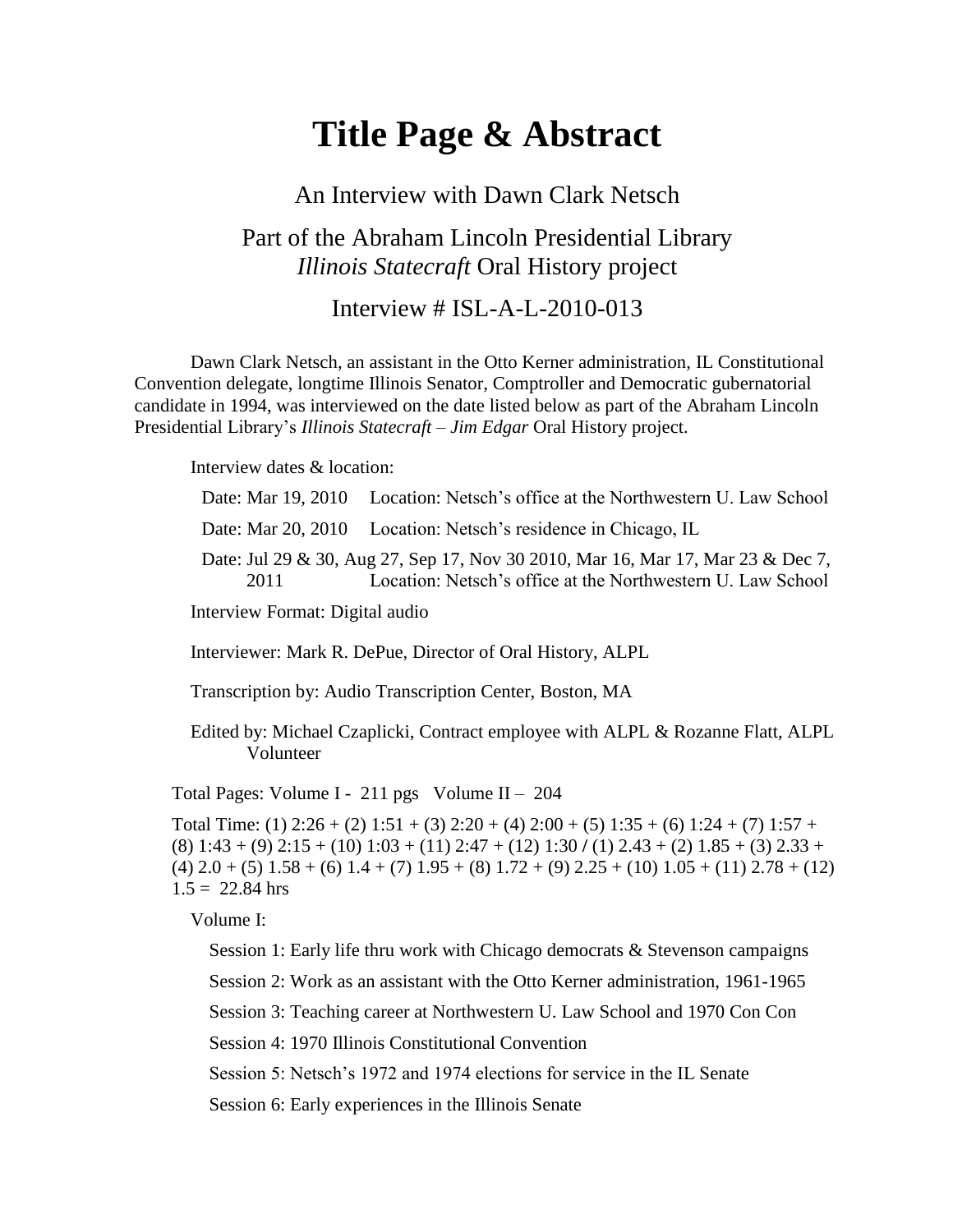Volume II:

Session 7: Senator Netsch's involvement with the IL ERA fight; 1972 – 1982

Session 8: The  $1980s$  – Politics & Legislative initiatives, esp. budget & finance

Session 9: Senator Netsch's run for and service as Illinois's comptroller, 1991-95

Session 10: The Gubernatorial election campaign of 1994

Session 11: The 1994 general election campaign for governor against Jim Edgar

Session 12: Life beyond the political arena, to 2011

Accessioned into the Abraham Lincoln Presidential Library Archives on Apr 11, 2012.

The interviews are archived at the Abraham Lincoln Presidential Library in Springfield, Illinois.

© 2011 Abraham Lincoln Presidential Library

## Abstract

## Dawn Clark Netsch, *Illinois Statecraft*, ISG-A-L-2010-013

**Biographical Information Overview of Interview:** Dawn Clark was born on September 16th, 1926 in Cincinnati, Ohio, attending public schools throughout the depression and the Second World War. She attended Northwestern University from 1944 through 1948, then enrolled in the University's law school, where she graduated at the top of her class in 1952. After working on Adlai Stevenson's 1952 presidential campaign, she spent two years with a Washington, D.C. law firm before returning to Chicago, where she clerked for Judge Julius Hoffman. She again worked for Stevenson's presidential campaign in 1956, and also became active in the Committee on Illinois Government, a group of independent democrats seeking to carry on the spirit of Stevenson's legacy. After four years in a Chicago law firm, she served as an assistant to Governor Otto Kerner from 1961-1965.

In 1969 Netsch was elected as a delegate to the Illinois Constitutional Convention, and in 1972 was elected to her first term as Illinois state senator. She served in the Senate until 1991, quickly becoming one of its most prominent members. Among the many issues she championed were the Equal Rights Amendment (which never passed in Illinois), ethics reform, merit selection of judges, revenue and finance concerns, and a variety of gender related issues.

In 1990 she was elected as the state Comptroller, and served during a time of severe budget constraints in Illinois. She challenged Governor Jim Edgar for the governorship in 1994, advocating a raise in the state income tax with a near corresponding decrease in individual property taxes in order to restore fiscal health to the state's school system. She was soundly defeated in the general election. Following her defeat, Netsch returned to academia, still serving on the faculty of the Northwestern University Law School at the time of this interview, while staying involved in a variety of causes, and serving as one of Illinois's most respected elder statesmen. She passed away on march 5, 2013.